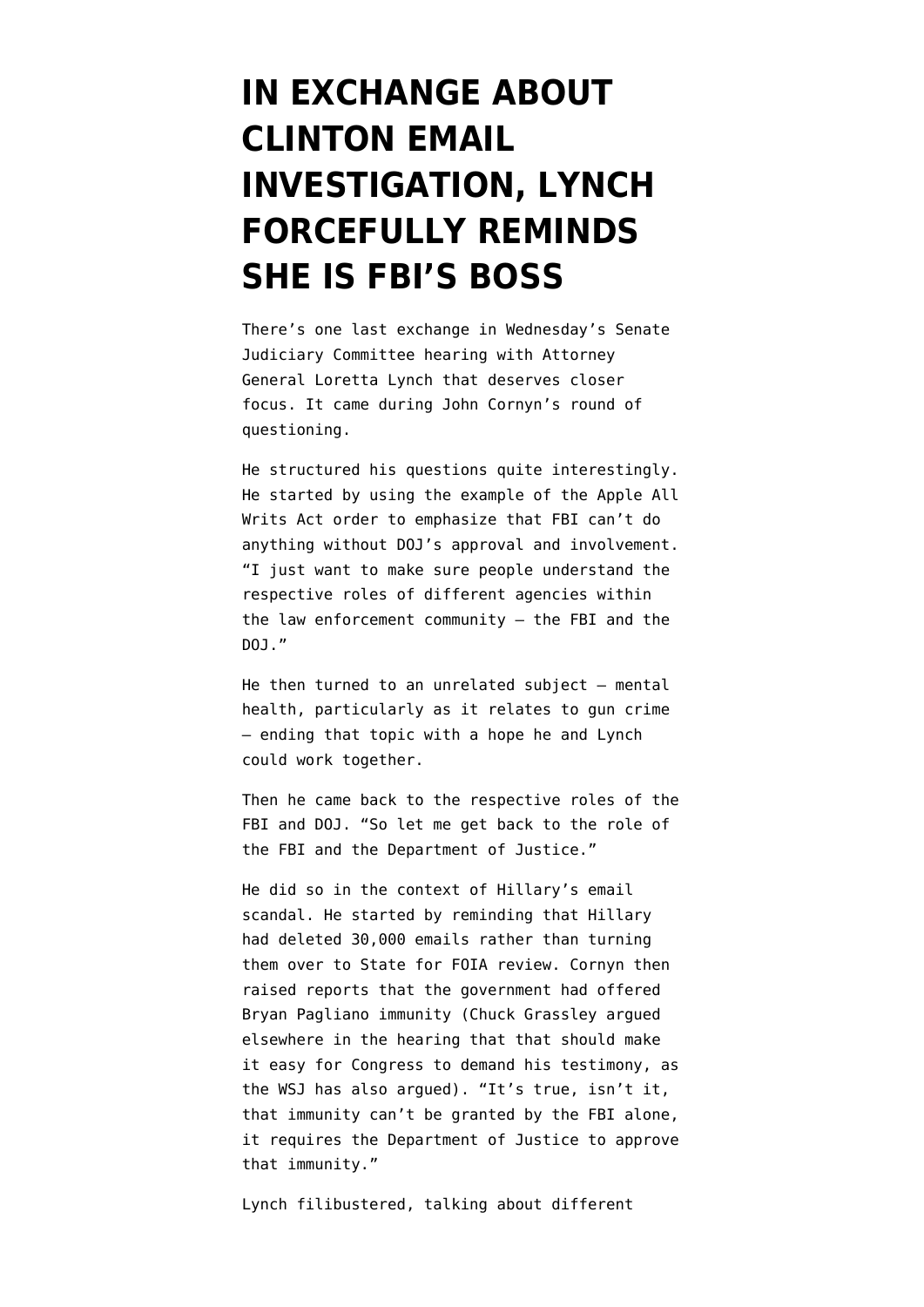types of immunities, ultimately ceding that lawyers must be involved. She refused to answer a question directly about whether they had approved that grant of immunity. Which is when Cornyn moved onto trying to get the Attorney General to admit that she would have the final decision on whether to charge anyone in the email scandal.

> Cornyn: Let me give you a hypothetical. If the FBI were to make a referral to the Department of Justice to pursue a case by way of an indictment and to convene a grand jury for that purpose, the Department of Justice is not required to do so by law, are they?

Lynch: It would not be an operation of law, it would be an operation of our procedures, which is we work closely with our law enforcement partners–

Cornyn: Prosecutorial discretion–

Lynch: –it would also be consulting with the Agents on all relevant factors of the investigation, and coming to a conclusion.

Cornyn: But you would have to make to the decision, or someone else working under you in the Department of Justice?

Lynch: It's done in conjunction with the Agents. It's not something that we would want to cut them out of the process. That has not been an effective way of prosecuting in my experience.

Cornyn: Yeah, I'm not suggesting that you would cut them out. I'm just saying, as you said earlier, you and the FBI would do that together, correct? Just like the Apple case?

Lynch: We handle matters together of all types.

Cornyn: If the FBI were to make a referral to the Department of Justice to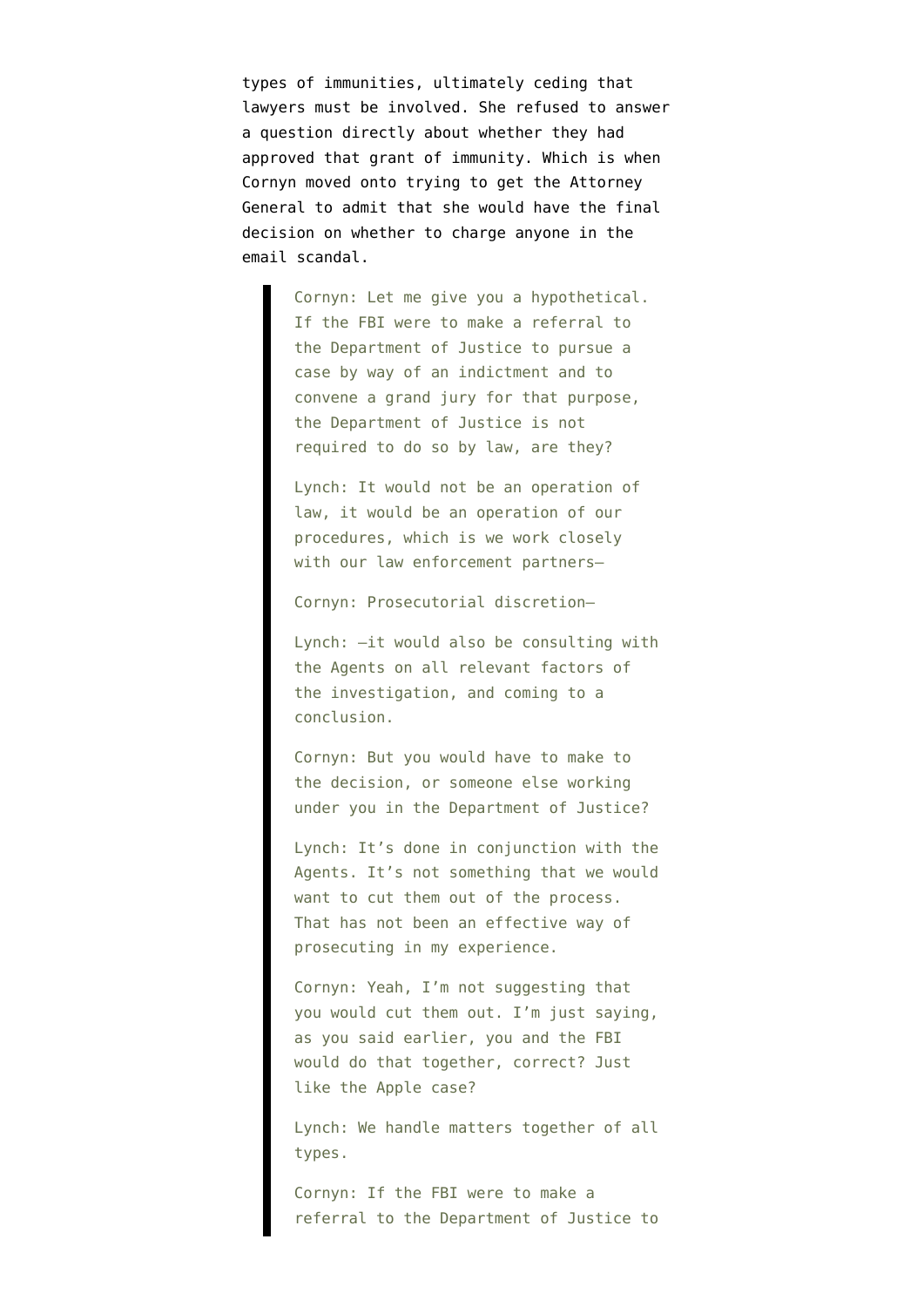pursue criminal charges against Mr. Pagliano or anyone else who may have been involved in this affair, does the ultimate decision whether to proceed to court, to ask for the convening of a grand jury, and to seek an indictment, does that rest with you, or someone who works for you at the Department of Justice?

Lynch: So Senator with respect to Mr. Pagliani [sic] or anyone who has been identified as a potential witness in any case, I'm not able to comment on the specifics of that matter and so I'm not able to provide you–

Cornyn: I'm not asking you to comment on the specifics of the matter, I'm asking about what the standard operating procedure is, and it seems pretty straightforward. The FBI does a criminal investigation, but then refers the charges to the Department of Justice, including US Attorneys, perhaps in more celebrated cases goes higher up the food chain. But my simple question is doesn't the buck stop with you, in terms of whether to proceed, to seek an indictment, to convene a grand jury, and to prosecute a case referred to you by the FBI?

Lynch: There's many levels of review, at many stages of the case, and so I would not necessarily be involved in every decision as to every prosecutorial step to make.

Cornyn: It would be you or somebody who works for you, correct?

Lynch: Everyone in the Department of Justice works for me, including the FBI, sir.

Cornyn: I'm confident of that.

Grassley: Senator Schumer.